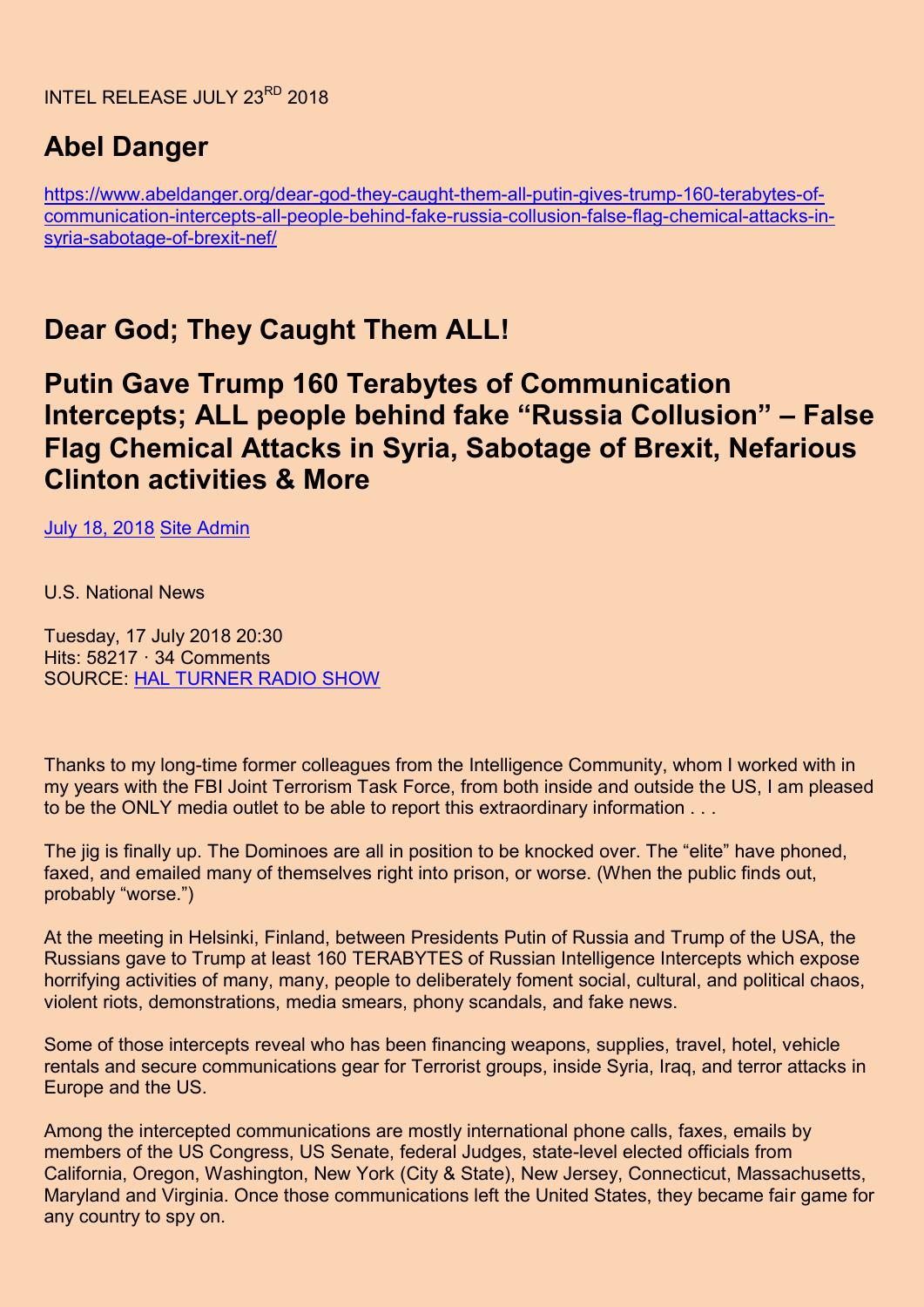A great number of these communications were encrypted, but Russia has found a way to BREAK much of the encryption! And as part of their effort to improve relations with Trump, they provided the original encrypted versions of the intercepts AND the key which decrypts them so the US can use US-obtained intercepts (which may still be encrypted) along with the Russian-provided decryption key to prove the info is accurate and unedited!!!

Numerous high-ranking officials and well known wealthy people have been caught red-handed scheming together and with foreign governments along with radical leftist billionaires both inside and outside the US, to foment — and finance — extraordinary acts of political, social, and cultural chaos including riots, violent attacks, political unrest and more.

Some high-level MANAGERS at gigantic social media companies have received literally millions of dollars in pay-offs to establish or use under-the-radar company policies to impose severe censorship on certain views and to silence certain people; often times without the knowledge or consent of the Highest Executives or Boards of Directors of those companies! These pay-offs USURP actual executive power in some giant social media outlets.

High level mass-media Producers, Editors, and some Writers in the US, UK, and elsewhere in Europe, have been paid-off with VAST sums of money to launch phony media smears. Push scandals. Create and report FAKE news stories. All to sew dissent, foment unrest, cause political and social instability. When this information is revealed. MAJOR (Like REALLY MAJOR) news outlets will be completely ruined. Their company stock (or that of their parent company) will plummet to zero because their credibility – their believability – will be utterly destroyed. Ad revenues will plummet because the public simply will not trust these outlets anymore.

A very significant number of US INTELLIGENCE COMMUNITY persons are also, sadly, caught. It is now clear there is a cadre of people inside the US Intelligence Community, who have been misusing their positions to do things they were never cleared to do; the kinds of things that get people Indicted, tried, convicted and . . . . executed under our federal legal system! Yes, you read that right: certain specific US Intel people could literally face the death penalty for some of the things they have now been positively caught doing.

Even more sadly, a very few high-ranking US Military officials have also been caught. Intercepts from field communications are going to send some of those Officials to Leavenworth for the rest of their lives.

Moreover, a very significant number of employees/officials inside the US State Department have coordinated activities the likes of which will make the American people recoil in horror. In fact, I was explicitly told

"Foggy Bottom (the nickname for the State Dept.) is turning out to be THE epicenter of evil for a lot of things . . ."

Worst of all, some of the Signals Intelligence grabbed-up certain well-known individuals inside the US Department of Justice. What these people have done will no doubt smash the reputation of the legal system for decades. Not only are some people inside the Justice Department going to prison, their liability for things they've done WITHOUT AUTHORIZATION, will expose them to personal liability which will utterly destroy them and their families civilly.

At the highest levels of these intercepts are allegedly names like Soros, Rothschild, and very recognizable others.

Russian President Vladimir Putin and United States President Donald Trump, met in Helsinki, Finland early this week, for about two hours privately. No staff. No aids. No media.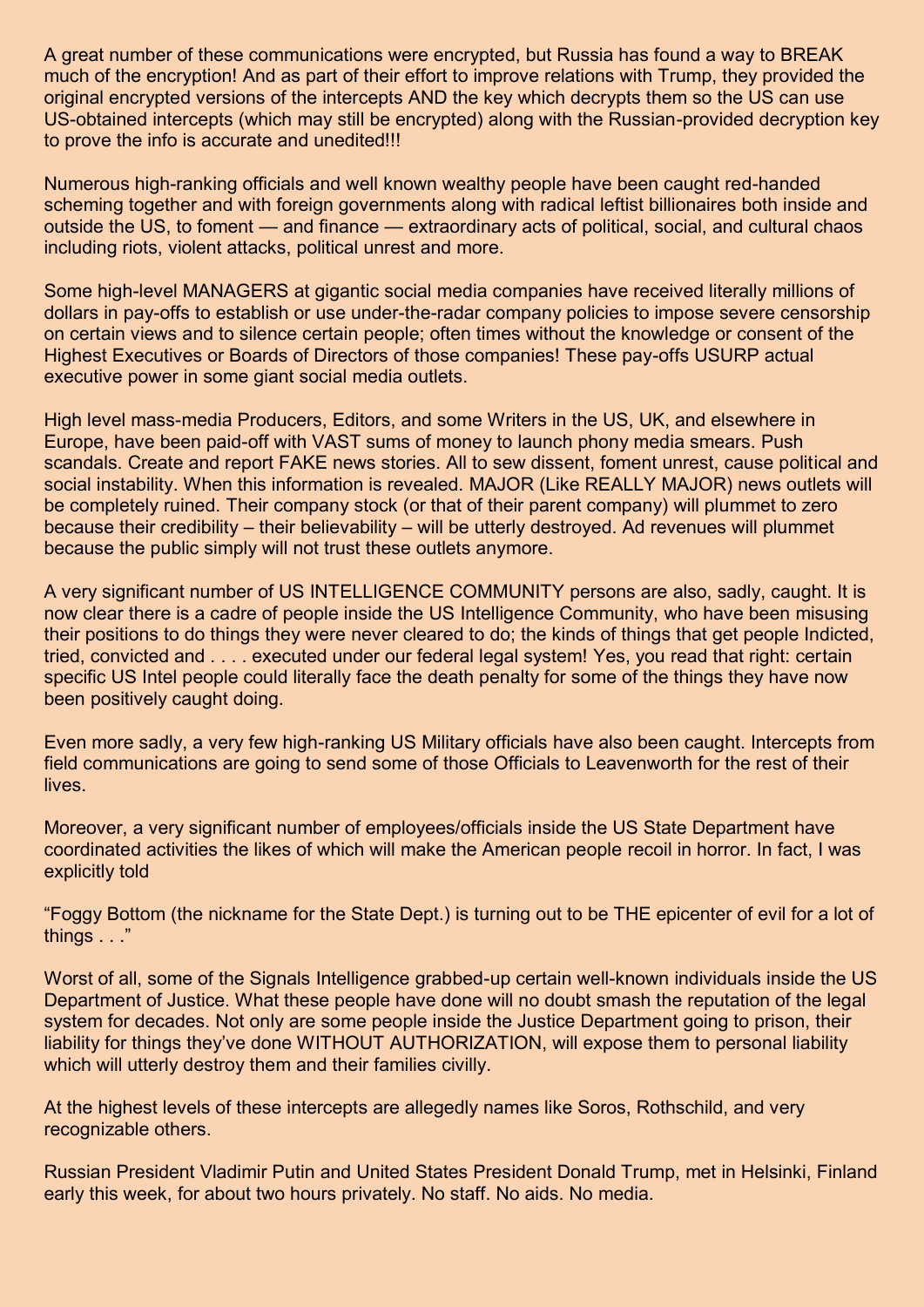During that meeting, Putin laid out the inner workings of the vast global network of "elites" and the activities they have engaged in to bring wars, refugees, all manner of social and political chaos to countries around the world, much of it in the USA. Russia even provided charts showing "organizational" structures (which are not really "organizations" but more defacto operational realities); who is tasked with what topics or activities, how much they have been paid and by whom.

Actual copies of communications and Signals Intercepts with descrambled recordings of phone calls, descrambled "secure" fax transmissions, descrambled encrypted emails. Vast reports on money transactions via wire transfer, control numbers, account names, amounts, dates, purposes . . . and the recipient info too.

In total, more than 160 TERABYTES of this type of data was given to President Trump in the form of 1 Terabyte USB Flash Memory Drives. The USB drives are DataTraveler® HyperX® Predator 3.0 USB Flash drives which hold 1 terabyte of data each.

The level of criminal conspiracy is so enormous, and the global scale and reach of these efforts is so gigantic, it boggles the mind.

Bankers and titans of industry are also involved. I can also report that Union bosses figure prominently in the intercepts.

#### **BREXIT**

The opposition to BREXIT is being funded and orchestrated by people on BOTH SIDES of British politics and the motivation is two-fold: They want Britain to remain in Europe to lessen its power and, they HATE the Royal Family.

According to the information given to me, some of the most virulent Tory "Remainers" joked with likeminded Labour members about "looking forward to the day when Britain sheds it archaic Monarchy and comes under total rule by the EU." These are ELECTED officials who are literally trying to destroy the sovereignty of their own country!

#### The Clintons

Turns out, Bill and Hillary have been under surveillance since Bill was first elected President in 1992. Almost EVERY dirty deal, alleged shake-down, alleged kick-back, and some things described to me as "the ultimate acts (plural) of nefarious nature" are all neatly recorded and indexed by Russia. Now, I'm told, President Trump has it all.

#### Closely Guarded Secret Work

Trusted elements inside the Trump Administration (who have been sworn to absolute secrecy, even ordered to flatly DENY the very existence of this material in order to maintain security) are being tasked to sort through, analyse and catalogue all activities turned over by Russia; paying particular attention to any activity which resulted in violence, death or property damage, so as to be able to criminally prosecute ALL the Conspirators based on any end-result violence or property loss/damage. Whether the Conspirators intended such acts or not, the acts themselves "were a foreseeable consequence" of their efforts, thus making them ALL guilty.

Working from the top, these trusted elements inside the Trump Administration will take each effort and follow it down to the end results, documenting any acts of state-level violence, which thereby makes ALL participants in that entire effort subject to Conspiracy charges. Conspiracy is the likely charge as opposed to bringing Racketeer Influenced Corrupt Organization (RICO) cases, because RICO cases require predicate felonies which often had not occurred.